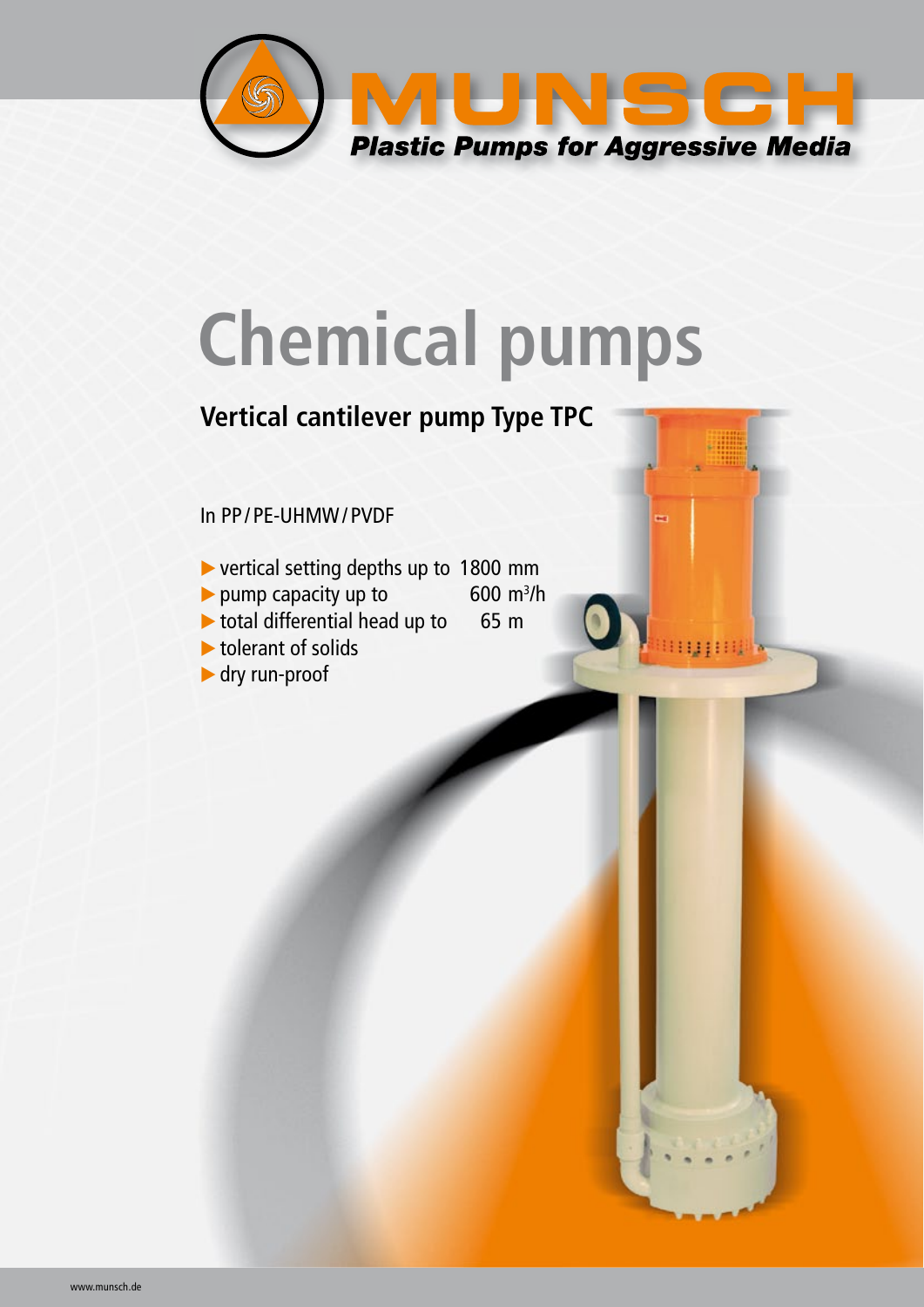## **Vertical cantilever pump TPC**

#### **Applications**

Dry run-proof Type TPC vertical cantilever pumps are the solution of choice whenever it comes to pumping solids-laden acids, alkalis or chemically contaminated effluents or when there is a risk of prolonged dry running. Typical applications include the metal finishing industry, steel and stainless steel pickling lines, evaporation and regeneration units, flue gas cleaning systems downstream of waste incinerators as well as exhaust air cleaning and scrubber effluent treatment.

#### **Construction**

Vertical centrifugal pump with volute casing and singleentry, single-stage radial impeller; without bottom bearing; the shaft bearing is located outside the path of the fluid pumped.

#### **Materials**

|                               | <b>Standard material range</b> |                       |                   |  |  |  |  |
|-------------------------------|--------------------------------|-----------------------|-------------------|--|--|--|--|
| <b>Part designation</b>       | <b>PP</b>                      | <b>PVDF</b>           |                   |  |  |  |  |
| <b>Pump casing</b>            | PP                             | <b>PE-UHMW</b>        | <b>PVDF</b>       |  |  |  |  |
| <b>Casing cover</b>           | PP                             | <b>PE-UHMW</b>        | <b>PVDF</b>       |  |  |  |  |
| Pump shaft                    |                                | St                    |                   |  |  |  |  |
| Impeller                      | PP <sub>1</sub>                | PE-UHMW <sup>1)</sup> | PVDF <sup>1</sup> |  |  |  |  |
| <b>Bearing lantern</b>        |                                | GGG                   |                   |  |  |  |  |
| Secondary seals <sup>2)</sup> |                                | <b>FPM</b>            |                   |  |  |  |  |
| Shaft protection sleeve       | PP                             | PP                    | <b>PVDF</b>       |  |  |  |  |
| Column pipe                   | PP                             | PP                    | <b>PVDF</b>       |  |  |  |  |
| <b>Suspension pipe</b>        | PP                             | PP                    | <b>PVDF</b>       |  |  |  |  |
| <b>Casing flange</b>          | PP                             | PP                    | <b>PVDF</b>       |  |  |  |  |
| Sole plate                    | PP                             | PP                    | PP                |  |  |  |  |

1) Material combinations possible

2) Alternatives (depending on fluid pumped): EPDM or Viton-PTFE-coated

| PP          | Polypropylen                       |
|-------------|------------------------------------|
| PE-UHMW     | Ultrahigh-molecular polyethylene   |
| <b>PVDF</b> | Polyvinylidene fluoride            |
| <b>FPM</b>  | Fluoroelastomer                    |
| <b>EPDM</b> | Ethylene propylene diene elastomer |
| <b>PTFE</b> | Polytetrafluoroethylene            |
|             |                                    |

#### **Performance data for 50/60 Hz operation**

| Pump capacity [Q] up to           |         | $600 \text{ m}^3/h$ |
|-----------------------------------|---------|---------------------|
| Total differential head [H] up to | 65 m    |                     |
| Motor rating $[P]$ up to          |         | 45 kW               |
| Vertical setting depths [I] up to | 1800 mm |                     |

#### **Shaft seal**

Double V-ring seal

#### **Flange connection**

Standard design with stub end and backing flange to DIN, optionally to ANSI or JIS.

#### **Drive**

Three-phase A.C. motor, design V1 with canopy to IEC, BS or NEMA; type of protection, flameproof enclosure and motor voltage to customer specifications.

#### **Coating**

Paint system for metallic pump components: Base coat: epoxy resin primer; Top coat: PU-based finish, RAL 2003, pastel orange. Total dry film thickness 130 – 150 µm. Special coatings available on request.



**Maximum allowable service pressures and temperatures**

#### **Arrangement**





3.1) With flange and elbow, wet-end installation

3.2) With top flange, wet-end installation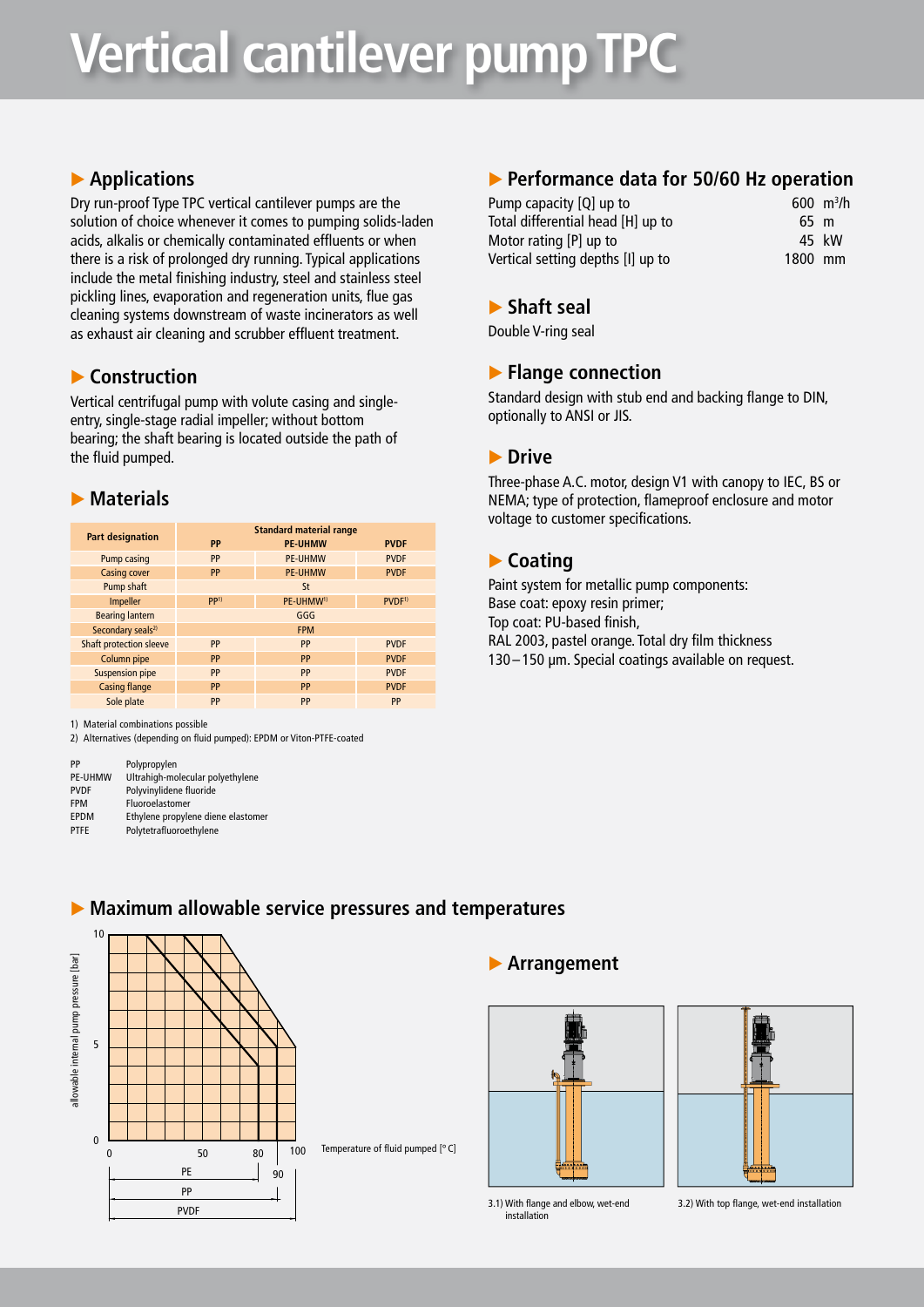

#### **Design features**

- **1** Flexible coupling connecting motor shaft to pump shaft.
- **2** Anti-friction bearing installed in lantern. Shaft bearing can accommodate high loads even under part load conditions.
- **3** Column pipe with 90° elbow and flange; connection by a suitable pipe union allows the column pipe and/or the discharge flange to be rotated to virtually any position (Fig. 3.1). Option: column pipe with flange or design to customer's specification (Fig. 3.2)
- **4** Steel shaft with solid plastic protection sleeve
- **5** Standard setting depths 1000 mm and 1800 mm
- **6** Volute casing, casing cover and suspension pipe made of solid plastics; with ample abrasion allowance; maximum reliability when handling corrosives and abrasives.
- **7** Solid impeller hub ensures plastics stability even at high temperatures.
- **8** Impeller: closed design (Fig. 8.1); semi-open (Fig. 8.2) or vortex (Fig. 8.3) impellers can be provided on request.

| <b>Pump size</b> | Maximum allowable particle size [mm] |        |                        |  |  |  |  |  |
|------------------|--------------------------------------|--------|------------------------|--|--|--|--|--|
|                  | <b>Impeller design</b>               |        |                        |  |  |  |  |  |
|                  | semi-open                            | closed | <b>Vortex impeller</b> |  |  |  |  |  |
| 65-40-200        | 8                                    | 6      |                        |  |  |  |  |  |
| 80-50-250        | 10                                   | 8      |                        |  |  |  |  |  |
| 80-50-315        | 8                                    | 8      | 13                     |  |  |  |  |  |
| 100-65-315       | 12                                   | 10     |                        |  |  |  |  |  |
| 125-100-250      |                                      | 18     |                        |  |  |  |  |  |
| 200-150-250      |                                      | 18     |                        |  |  |  |  |  |

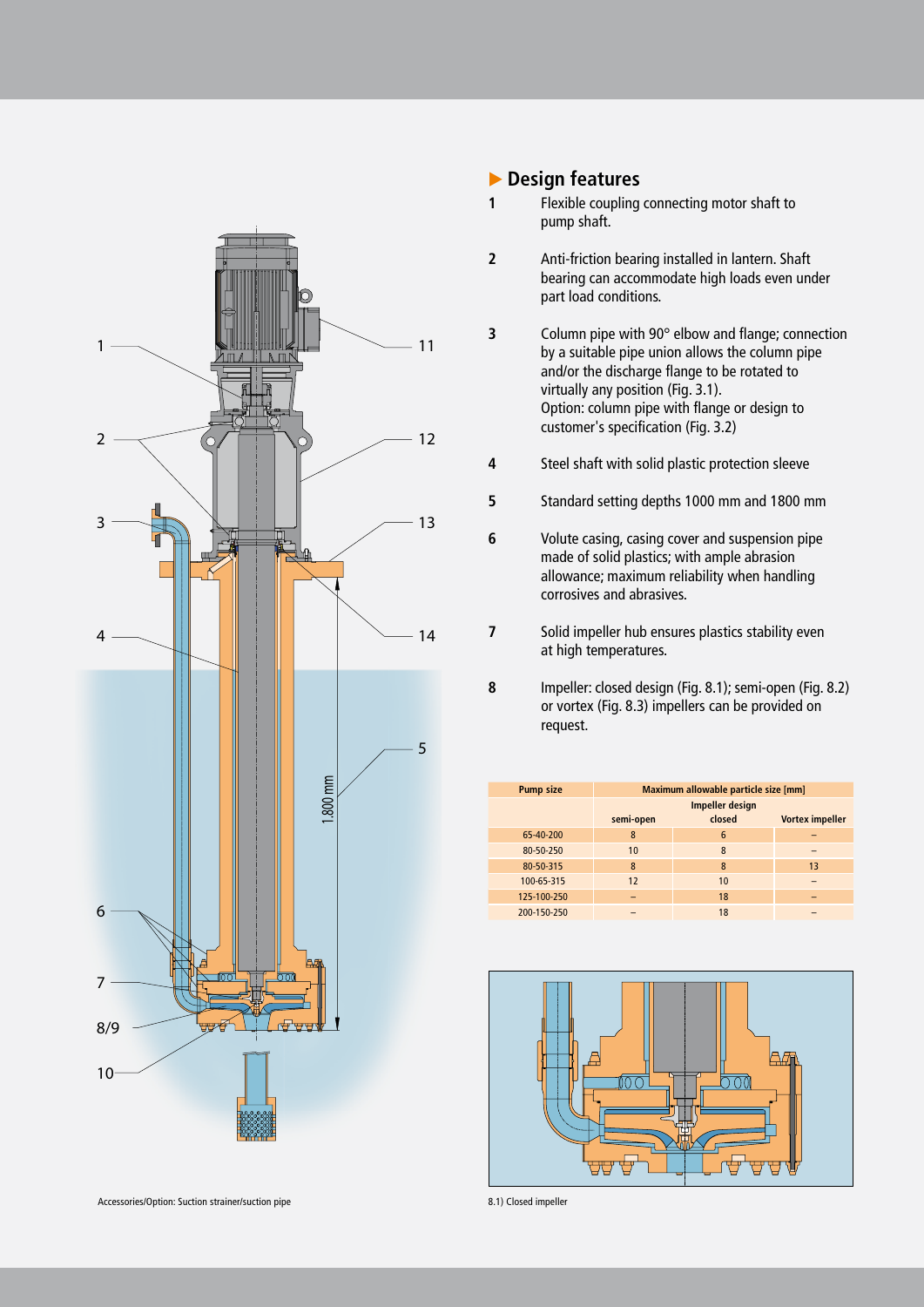

- **9** Optimum hydraulic design using the latest numerical methods ensures:
	- good suction behaviour due to low NPSH requirements
	- minimum mechanical vibration of
	- components
	- long service life of anti-friction bearings
	- minimized running noise.
- **10** Impeller is positively locked to the shaft for reverse rotation protection..
- **11** Standard motor, design V1 with canopy
- **12** Low external height above, slim construction below the sole plate
- **13** Circular or rectangular sole plate; special sole plate geometries and sole plates with supporting flange available on request.
- **14** Double V-ring seal reliably protects the bearings from solids, liquids and vapours. Option: Radial lip sealing

#### **Accessories/Options**

#### Suction strainer Suction pipe up to a length of 1600 mm Suction strainer and suction pipe

Motor overload switch (not shown)

#### **Explosion protection to EU Directive 94/9/EG (option)**

Additional constructional measures allow the use of the TPC in explosion hazard areas. The pump meets the requirements of EU Directive No. 94/9/EG.



14) Double V-ring seal



8.2) Semi-open impeller 8.3) Vortex impeller



14.2) Radial lip sealing

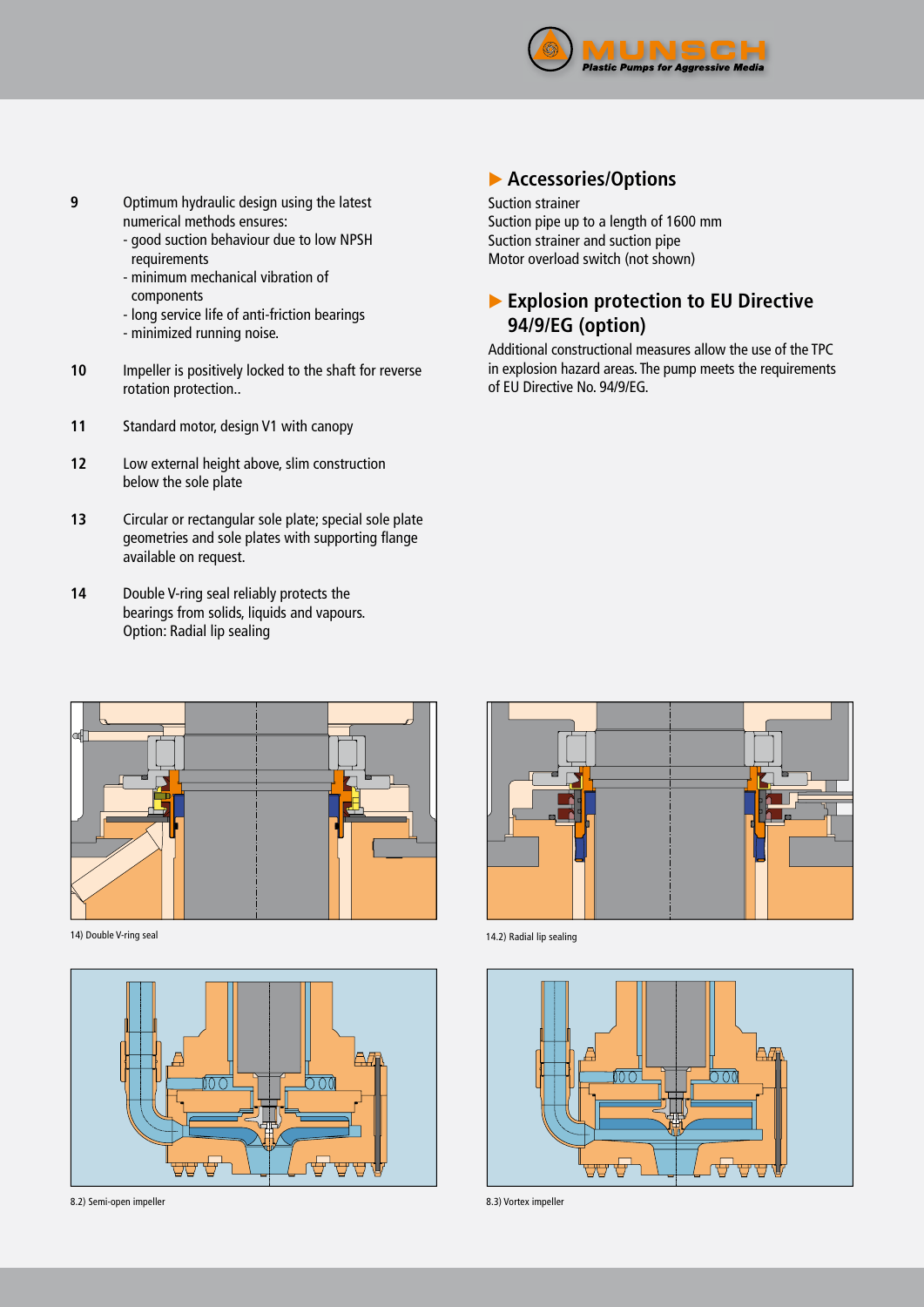



#### **Performance characteristic charts**